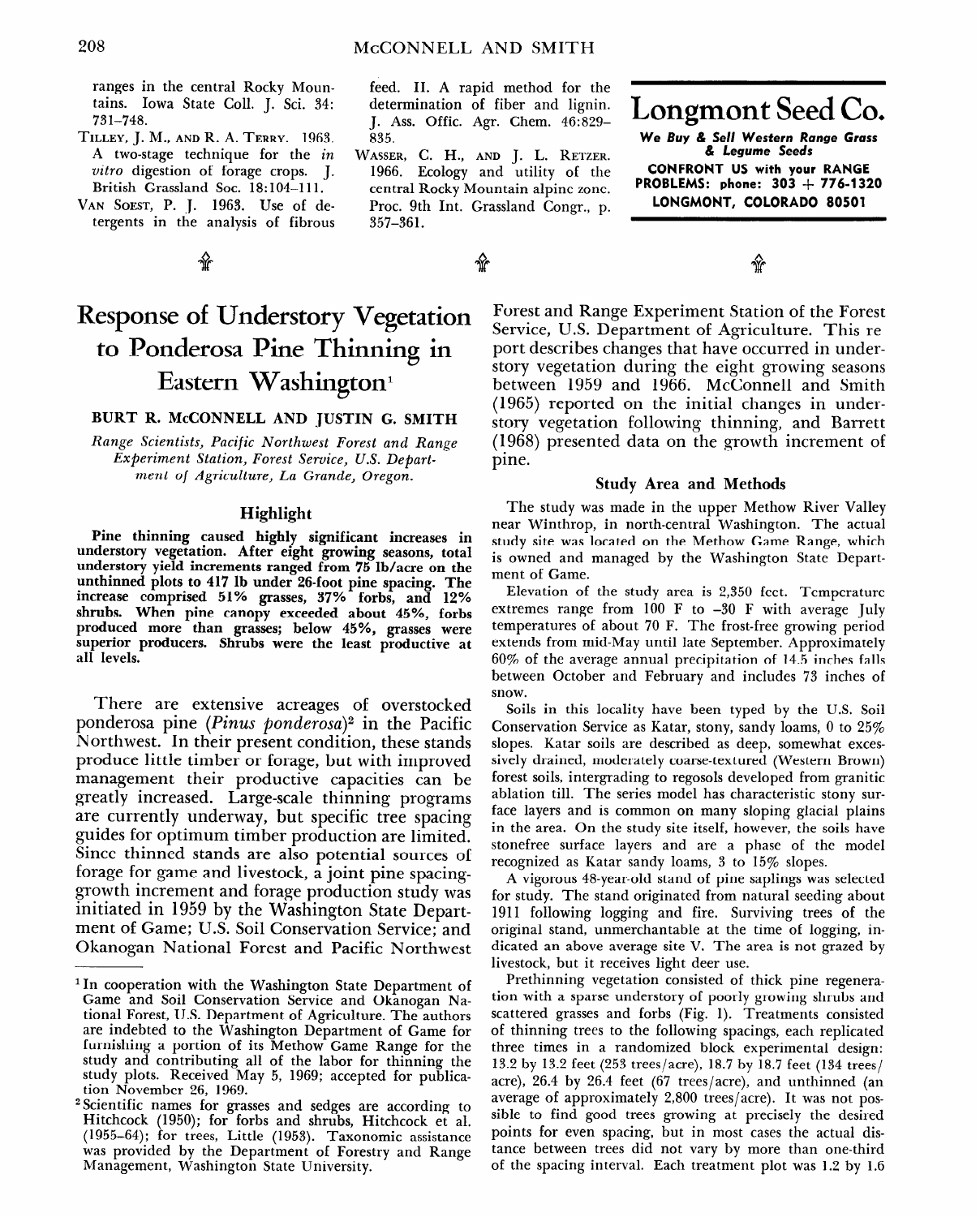

**FIG.** 1. Only an occasional shrub and a few scattered grasses and forbs made up the understory before thinning (upper). Seven years after thinning to 18.7-foot spacing, 550 pounds of understory vegetation were being produced, including many desirable forage species (lower).

chains (approximately 0.2 acre) and was completely surrounded by a buffer strip one-half chain wide which received the same treatment as the study plot. Additional thinning was done beyond the buffer strips but not necessarily to the same spacing as the treatment. Slash was removed from all treatment plots and buffer strips.

Pine canopy was measured with a spherical densiometer (Lemmon, 1956) modified as suggested by Strickler (1959). Readings were taken in four directions at six mechanically spaced locations on each treatment plot.

Production of understory vegetation by species was obtained with the weight-estimate method (Pechanec and Pickford, 1937). Weight of herbaceous perennials was estimated  $\sim$  30 cm  $\sim$  40 ft2 plots randomly located within each  $\sim$  40 km s  $t_{\text{ref}}$  is defined for the entire entire entire entirely required measurement was estimated for the entire entirely treatment plot. Shrub weight was estimated for the entire population of shrubs rooted within the treatment plots. The reputation of the associated water the treatment plots. The tree former of and tree can be regulated to we

## **Results**

Analysis of variance indicated that pine space  $\mathbf{r}$ had a highly significant and increased that price spacing had a highly significant effect on increase in total understory yield. As shown in Figure 2, the accompanying comparison in regression revealed a significant curvilinear trend in the relationship be-



FIG. 2. Relationship between pine spacing and increase in total understory yield.

tween yield and spacing. After eight growing seasons, the net average yield increment due to thinning (total increase minus increase on control) ranged from 181 lb/acre air-dry  $(79\%)$  at the 13foot spacing to 342 lb/acre (246%) at the 26-foot spacing.

The S-year increase in total understory yield was also related to tree canopy percent. As shown in Figure 3, there was a highly significant negative



6.3. Relationship b percent pine canopy.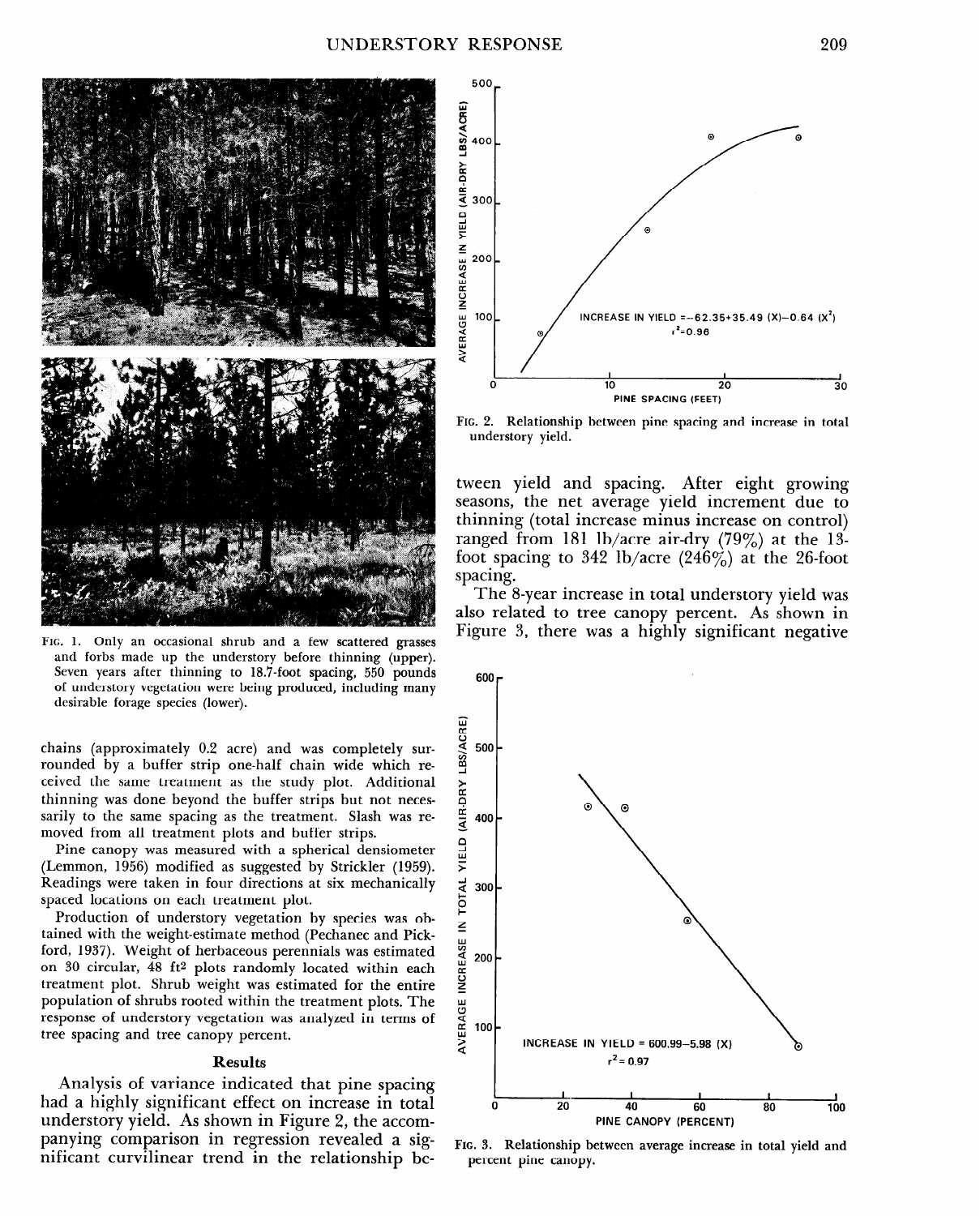

**FIG. 4. Comparison of relationship between pine canopy and pine spacing in 1959 and 1966.** 

linear trend between these two variables, which indicated that a 6-lb increase in understory yield occurred for each  $1\%$  decrease in tree canopy. This was triple the rate of increase of 2 lb/acre reported three growing seasons after thinning (McConnell and Smith, 1965).

There were also some important changes in tree canopy during the study interval. As shown in Figure 4, significant negative curvilinear relationships were found between percent tree canopy and tree spacing in 1959-when the study was startedand 1966. Covariance analysis indicated that these two regressions were significantly different at the 0.05 level.

Note that the relationship between yield and spacing (Fig. 2) is curvilinear and between yield  $\sum_{n=1}^{\infty}$  (Fig. 3) is linear even though there is almost a perfect correlation between spacing and canopy a perfect correlation between spacing and the difference in sensitivity with which the tests the difference in sensitivity with which the tests<br>were made. The relationship shown in Figure 2 were made. The relationship shown in Figure 2 was estimated from analysis of variance whereas those shown in Figures 3 and 4 were estimated with less sensitivity from regression analyses.

Understory responses were also considered in terms of the three vegetal classes: grasses (including grasslike), forbs, and shrubs. Eight years after thinning, total understory increases were made up of: grasses,  $51\%$ ; forbs,  $37\%$ ; and shrubs,  $12\%$ . By comparison, 3 years after thinning, the understory increment was: grasses,  $54\%$ ; forbs,  $40\%$ ; and shrubs,  $6\%$ .  $A = \begin{bmatrix} 1 & 0 \\ 0 & 0 \end{bmatrix}$ 

A mgmy significant iniear trend was found be tween increased grass yield and pine spacing which indicated a 9-lb increment in grass yield for each 1-ft increase in pine spacing. The relationship be-<br>tween grass yield and pine canopy percent was not



**FIG. 5. Comparison of relationship between pine canopy percent and increase in grass, forb, and shrub yields.** 

quite significant at the 0.05 level with a 3-lb increase in grass yield for each  $1\%$  decrease in pine canopy. The average increase of grasses ranged from 62 lb  $(54\%)$  at 13-ft spacing with 55% canopy, to 192 lb (218%) at the 18-ft spacing with 37% canopy.

A significant linear trend was also found between increase in shrub yield and both spacing and percent canopy of pine. Shrubs-mostly bitterbrush *(Purshia* tridentata)-increased about 2 lb  $p(x) = p(x)$  is a contracted in space  $p(x) = p(x)$ per acre for each Tit increase in spacing, and lb/acre for each  $1\%$  decrease in canopy. The average shrub increment was 45 lb/acre (1,100%) at the two wider spacings compared with  $15$  lb ( $166\%$ ) at the 13-ft spacing. the ro-it spacing.<br>There is not in the contract in the second increment in the contract in the second increment in the second in

ment was a nonceable unterched in forty increments on the thinned and unthinned plots, but it was not statistically significant. The apparent lack of forb response was probably due to the predominance of arrowleaf balsamroot (Balsamorhiza sagit*tata*), which grows well in either open sunlight or partial shade. relations of the three three three three three three three three three three three three three three three thr<br>Three three three three three three three three three three three three three three three three three three th

Regressions of yield increments of the three vegetal classes over thee canopy percent are pre sented in Figure 5. These data show that the overall rate of increase of grasses was higher than for forbs and shrubs. Although grasses had a higher rate of increase than forbs, forb yields exceeded grass yields under denser canopies. For example, under  $90\%$  canopy, forbs produced about 65 lb/ acre whereas grasses yielded only 2 pounds. As the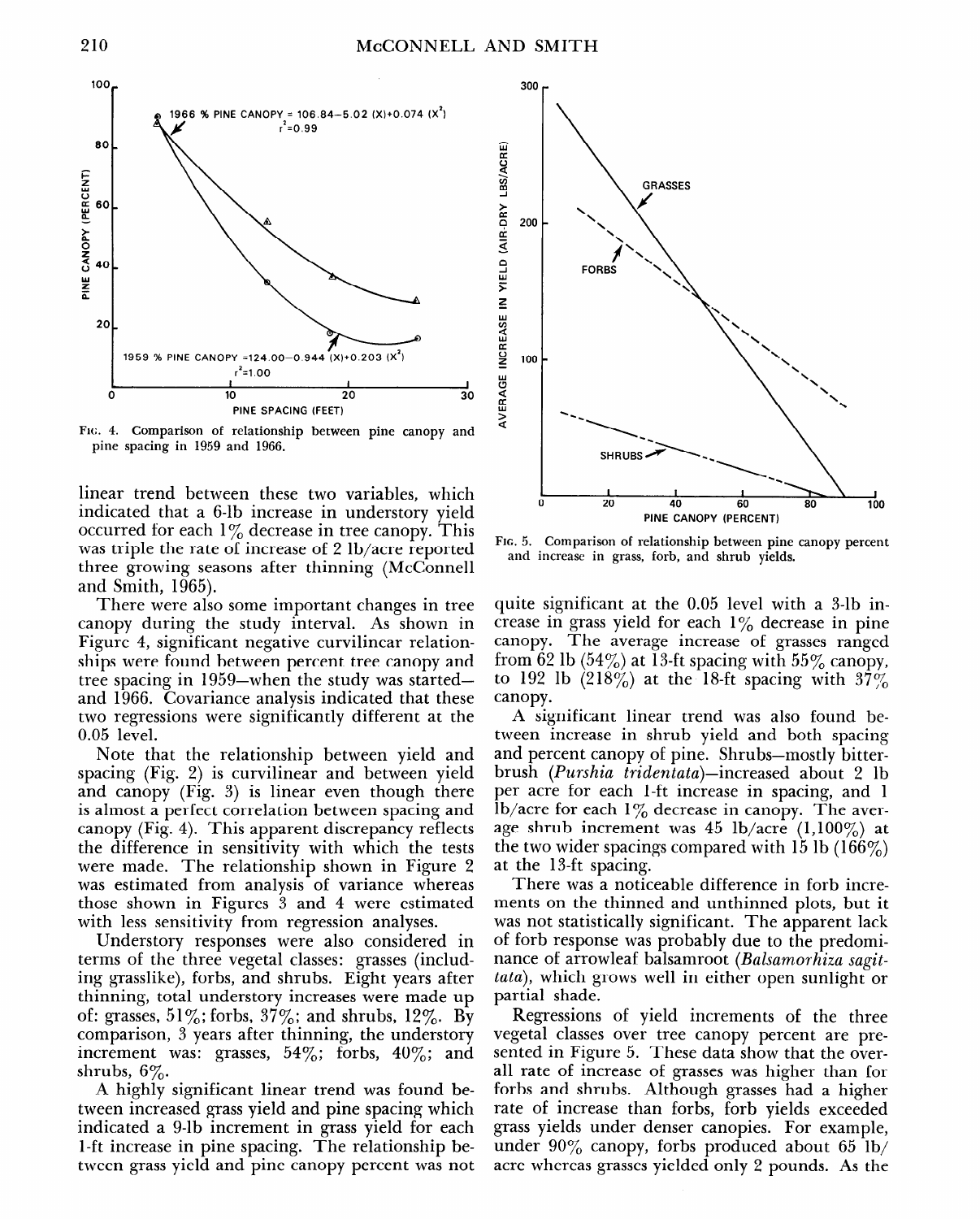canopy was opened, however, forb production superiority declined; and at about  $45\%$  canopy, forb and grass production was approximately equal. As the canopy continued to open, grasses became progressively more predominant producers.

It is interesting to note-except for higher increment rates-that the response of grasses and forbs to changes in pine canopy are almost identical to the findings of our earlier study. As we pointed out then, forbs are more efficient at lower light intensities because their horizontally disposed leaf habit enables them to produce a fuller canopy of foliage. In contrast, the leaves of grasses are disposed at various levels and angles so they do not form such a continuous cover of foliage (Donald and Black, 1958).

Response of individual species is also of interest. Pinegrass *(Calamagrostis rubescens),* an acceptable forage species and the predominant grass in this area, did not increase on either the 13-ft spacing or the unthinned plots between 1961 and 1966. This suggests that it may have made its maximum contribution to the understory composition at the narrower spacings. During this same period, an average increase of about  $40\%$  occurred at the two wider spacings. Pinegrass contributed 77% of the total increase in grass yield and  $39\%$  of the increase in total understory yield. Other grasses showing minor but consistent gains were beardless bluebunch wheatgrass (Agropyron *inerme),* Junegrass *(Koeleria cristata),* needlegrass *(Stipa* spp.), and Idaho fescue *(Festuca idahoensis).* Increases of sedge *(Carex* spp., mostly C. *geyeri)* varied from 0.5 lb/acre on the 13-ft plots to 16 lb/acre at 26-ft spacing.

Balsamroot, the principal forb, increased about 75 lb/acre (140%) on the 13-ft plots and an average of about 25 lb  $(96\%)$  on the two wider spacings. It produced  $89\%$  of the total forb yield on the unthinned plots as compared with  $72\%$  on the 13-ft spacing and  $22\%$  on the two wider spacings. It also contributed  $66\%$  of increase in total understory vegetation on the unthinned plots,  $41\%$  on the 13-ft spacing, and an average of  $7\%$  at the two wider spacings.

Silky lupine *(Lupinus sericeus)* was also a promi- $\frac{1}{2}$  in the  $\frac{1}{2}$  left increased  $\frac{1}{2}$   $\frac{1}{2}$  (1,1000) at the 26-ft space  $\frac{1}{2}$  as compared with no increase on the unspacing as compared with no increase on the unthinned plots. Most of the remaining forb increase was from woollyweed *(Hieracium scouleri)*, yarrow *(Achillea lanulosa),* western gromwell *(Lithospermum ruderale*), longleaf fleabane (*Erigeron corymbosus*), pussytoes (Antennaria spp.), and gland cinquefoil (Potentilla glandulosa).  $T_{\text{tot}}$  tree and shrub species encountered were  $T_{\text{tot}}$ 

*I* in *(Celix species chromitered well) willow (Salix sp.), snowbrush ceanothus (Ceanothus velutinus*), rose *(Rosa sp.)* serviceberry *(Amelanchier sp.)*, and quaking aspen *(Populus*  *tremuloides).* Bitterbrush was the only woody species that contributed measurable yields; judging from its increase on older thinnings near the study plots, one can expect a much greater increase in future years.

#### **Discussion**

The present findings show that pine thinning produces significant increases in understory vegetation. Before thinning can make a practical contribution to the range resource, however, more economical slash disposal methods must be developed. Even then, thinning will generally be impractical as a range improvement technique. But when considered as an adjunct to timber stand improvement, increased forage production could be an important aspect of local farm forestry programs. Thinning pines for forage production may also be justified on selected key range areas; e.g., big-game winter ranges where there are acute shortages of forage.

Unfortunately, despite significant advances in knowledge, no comprehensive and balanced picture of the forest ecosystem is currently available. Thus, timber stand manipulation and the accompanying changes in environment and associated vegetation presents problems, as well as opportunities, for both range and timber managers. Numerous examples are available which show dramatic increases in understory vegetation when dense pine overstories are thinned. On the other hand, substantial increases in wood fiber production also occur when understory vegetation is greatly reduced (Barrett, 1965; Barrett and Youngberg, 1965). Consequently, some foresters, e.g., Gordon (1962), question the use of wide pine spacings because anticipated growth increments may be adversely affected by increases in understory vegetation.

Other workers feel that the effects of understory vertetion are not all had. For example, Well and Youngberg (1964), Russel and Evans (1966), and Youngberg  $(1001)$ , Russel and Evans  $(1000)$ , soil fertility due to nitrogen fixation by such comsoil fertility due to nitrogen fixation by such com-<br>mon understory plants as bitterbrush and snowbrush characteristic provides contractivities can also show protection computers for pine seedles from a seedless from grazmechanical protection of pine seedlings from grazing and trampling (Youngberg, 1966). There may even be some important indirect relationships such as the decline of forest stands due to changes in microbiological activities in the soil. Florence and Crocker (1965) discuss this problem and indicate the role of "brush and weed species" in revitalizing such sites in the redwoods of California. Dyrness  $(1960)$ , Youngberg  $(1966)$ , Wahlenberg  $(1930)$ , and others report that soil moisture and temperature are more favorable for pine seedlings under shrubs<br>than under grasses or on open ground.